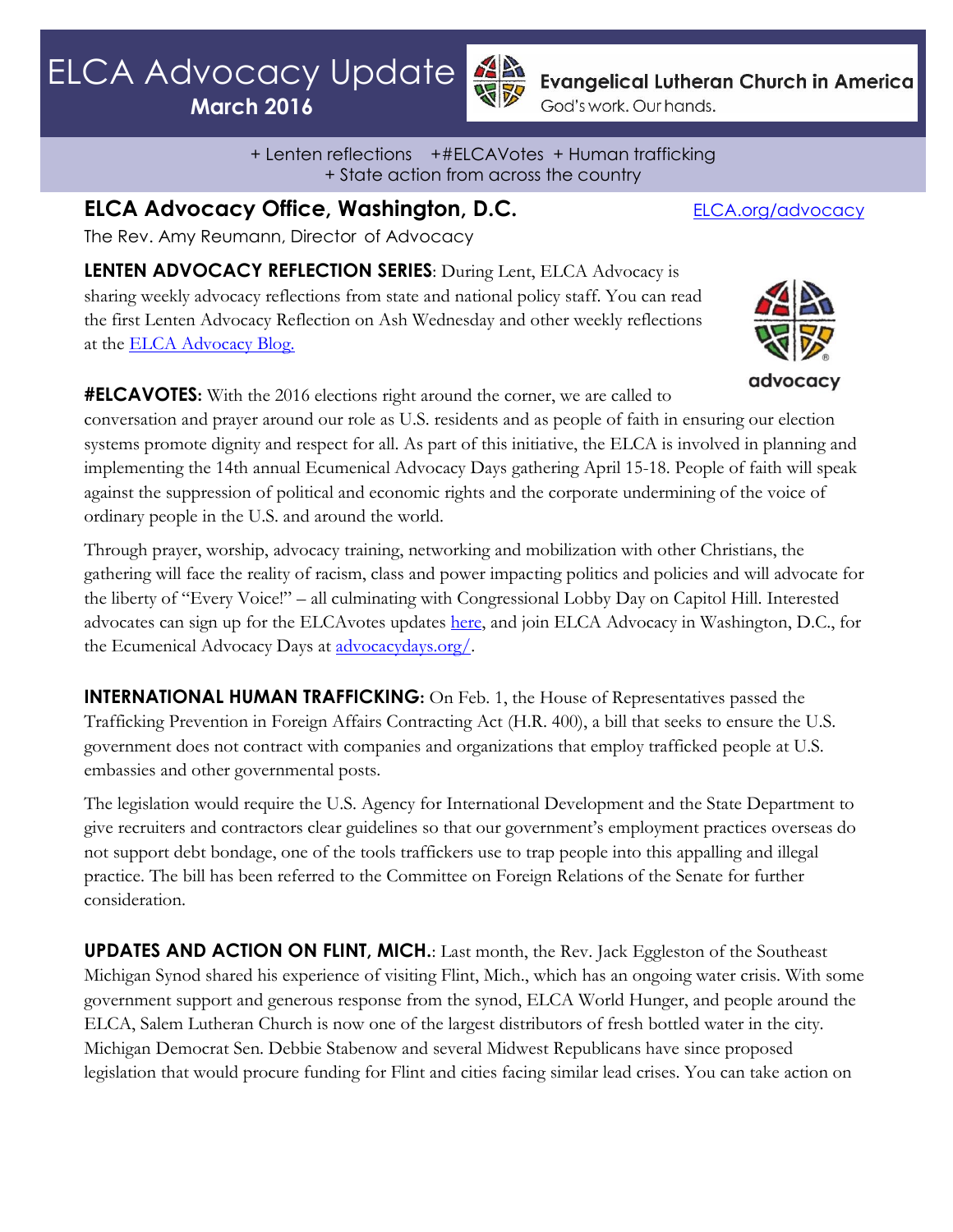

the Flint assistance bill at the [ELCA Advocacy Action Center,](https://secure2.convio.net/elca/site/Advocacy?cmd=display&page=UserAction&id=779) and read the full version of Pastor Eggleston's reflection at the [ELCA Advocacy Blog.](http://blogs.elca.org/advocacy/living-earth-reflection-when-water-becomes-no-longer-safe/)

## **Lutheran Office for World Community, United Nations, New York, N.Y.**

Dennis Frado, Director

**COMMISSION ON THE STATUS OF WOMEN:** The 60th session of the [Commission on the Status of](http://www.unwomen.org/en/csw/csw60-2016)  [Women](http://www.unwomen.org/en/csw/csw60-2016) will take place at the United Nations in New York March 14 – 24. The theme is women's empowerment and its link to sustainable development. Delegates will also review the 57th session [agreed](http://www.unwomen.org/en/csw/outcomes#57)  [conclusions](http://www.unwomen.org/en/csw/outcomes#57) on the elimination and prevention of all forms of violence against women and girls.

LOWC will host 35 Lutheran delegates, including representatives from The Lutheran World Federation member churches in Brazil, Indonesia, Democratic Republic of Congo, Malawi and the U.S., as well as the Geneva communion office. LOWC will also co-sponsor several side events with the World Council of Churches, ACT Alliance, Islamic Relief Worldwide, World Young Women's Christian Association (World YWCA), and the Greek Orthodox Archdiocesan Council.

**DPINGO BREIFING ON GLOBAL MIGRATION:** On Feb. 18, Nicholas Jaech of the Lutheran Office for World Community attended a briefing by the U.N. [Department of Public Information/Non-](http://outreach.un.org/ngorelations/)[Governmental Organizations](http://outreach.un.org/ngorelations/) on the current global migration crisis. This briefing aimed to educate NGOs on refugees fleeing conflict and war, but emphasis was also made on people displaced as a result of climate change and natural disasters.

The U.N. [High Commissioner for Refugees](http://www.unrefugees.org/) representative reiterated some sobering statistics: 60 million people are currently forcibly displaced, which is the highest number since World War II. In 2014, 42,500 people were forced to flee their homes every day, and there were a total of 13.9 million newly displaced people, which is four times higher than in 2013. The European Union representative noted Europe's "legal and moral obligation" to provide protection to these refugees and called on the European Union to reform its migration management systems.

The [UNICEF](http://www.unicef.org/) representative noted that of the 4.7 million refugees in Syria, half are children. She also noted that in 2015, 39,000 unaccompanied children were apprehended at the U.S./Mexico border. She outlined UNICEF's support, including technical assistance for coordination, access to education, reuniting children with parents and psychological support for children.

**ZIKA BRIEFING:** On Feb. 16, LOWC attended a briefing on the [Zika](http://www.who.int/mediacentre/factsheets/zika/en/) virus by the U.N. Economic and [Social Council.](https://www.un.org/ecosoc/en/) The World Health Organization announced that 34 countries have reported cases of the virus, while an additional six countries have indirect evidence of local transmissions. They noted that the virus is spread by the [Aedes mosquito](http://www.who.int/denguecontrol/mosquito/en/) and the geographical spread of the virus will continue in countries where this mosquito is found. In addition, the Centers for Disease Control and Prevention spoke about efforts to work with international public health partners to detect and report cases and support diagnostic testing and the development of new technologies.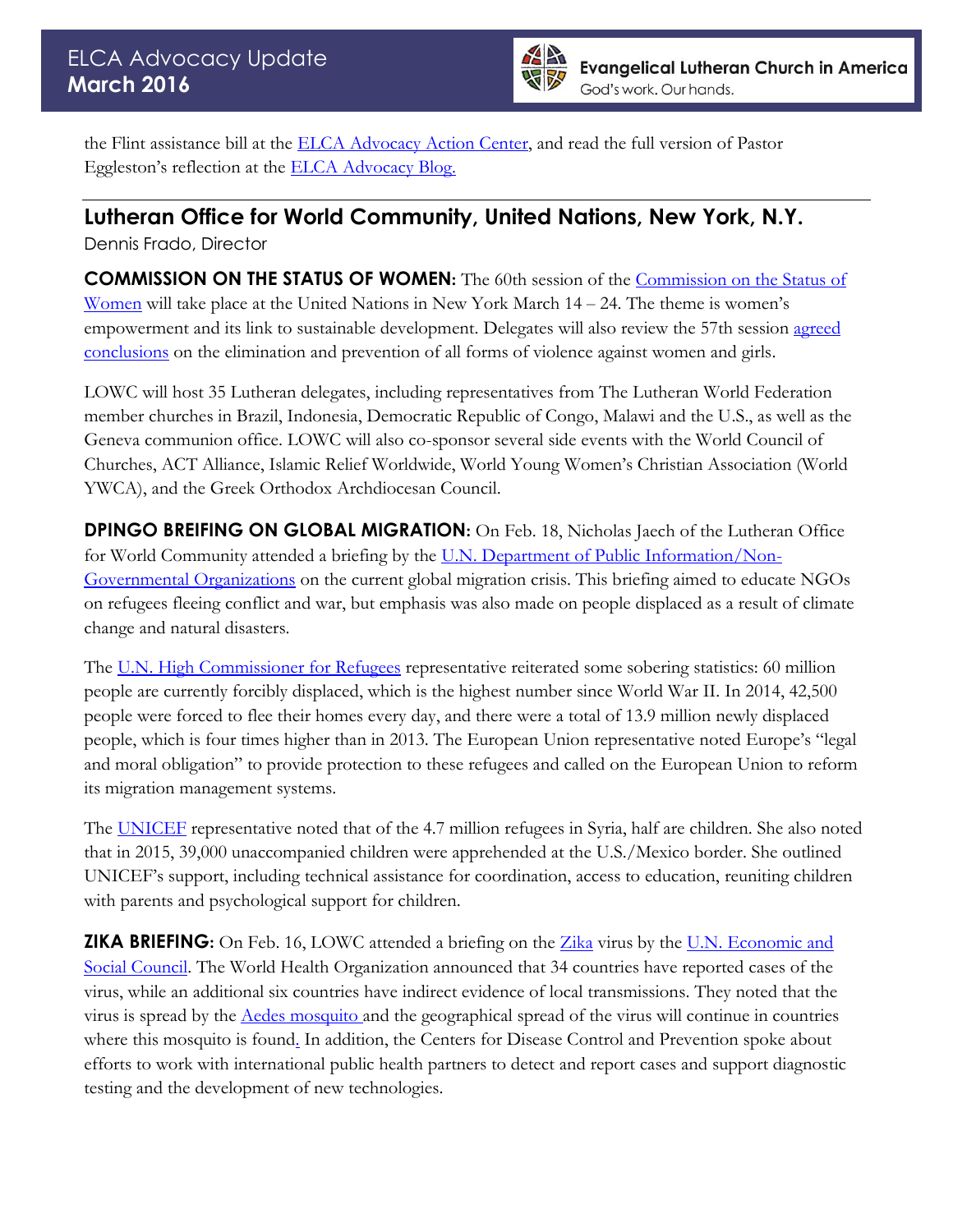

## **California**

Mark Carlson, Lutheran Office of Public Policy [www.loppca.org](http://www.loppca.org/)

**EARLY CHILDHOOD EDUCATION:** February opened with an Early Childhood Education Advocacy Day at the Capitol. Sponsors included the California Association for the Education of Young Children and the California Alternative Payment Association, two professional organizations that relate to services provided by many ELCA-affiliated preschools and childcare centers. Other sponsoring organizations represented providers who lease church facilities for Head Start and State Preschool. LOPP-CA Director Mark Carlson's legislative-visit team members were private providers from San Luis Obispo and San Diego and appreciated the "tour guide" services and "moral" support. A briefing from the speaker-elect and legislative budget staff provided context for Gov. Jerry Brown's proposal to consolidate early childhood funding in block grants to local education agencies, potentially threatening the diverse mix of providers. Although \$276 million of the \$1 billion in recession era cuts was restored last year, the governor's proposal is mainly seen as a cost-containment strategy and not a commitment to reach the tens of thousands of unserved eligible low-income children.

Late in February, the annual Watercooler Conference of early education stakeholders drew about 400 people to Sacramento, sponsored by [First Five California,](http://www.ccfc.ca.gov/) the state Department of Education, and The [Advancement Project,](http://www.theadvancementprojectca.org/) a civil rights organization. Attendees heard from legislative leadership, administration officials, authors and academics, including a keynote by the director of the Stanford Center on Poverty and Inequality. Early brain development and the toxic effects of poverty were once again emphasized, along with the importance of wealth redistribution programs like the earned income tax credit.

# **Colorado**

Peter Severson, Lutheran Advocacy Ministry - Colorado [www.lam-co.org](http://www.lam-co.org/)

**FAITH ADVOCACY DAY**: Faith-based advocates from across Colorado joined together at Colorado Faith Advocacy Day on Feb. 20. Under the theme "Income Inequality: Who Gets Left Behind?," the

attendees were addressed by keynote speaker Rep. Faith Winter, who shared her experience working in public policy at the municipal and state levels trying to ensure that low-income women and families aren't left behind.

Panelists from the Colorado Fiscal Institute, 9to5 Association of Working Women, and Family Promise of Greater Denver helped illuminate different aspects of the issue. Thanks to all who attended! Be sure to join us again next time.



**LEGISLATION**: Lutheran Advocacy Ministry-Colorado is working hard on our legislative advocacy agenda as the session nears its halfway point. We are supporting HB 1050, which creates a task force to identify child care barriers for low-income parents returning to school; HB 1004, which creates measurable goals for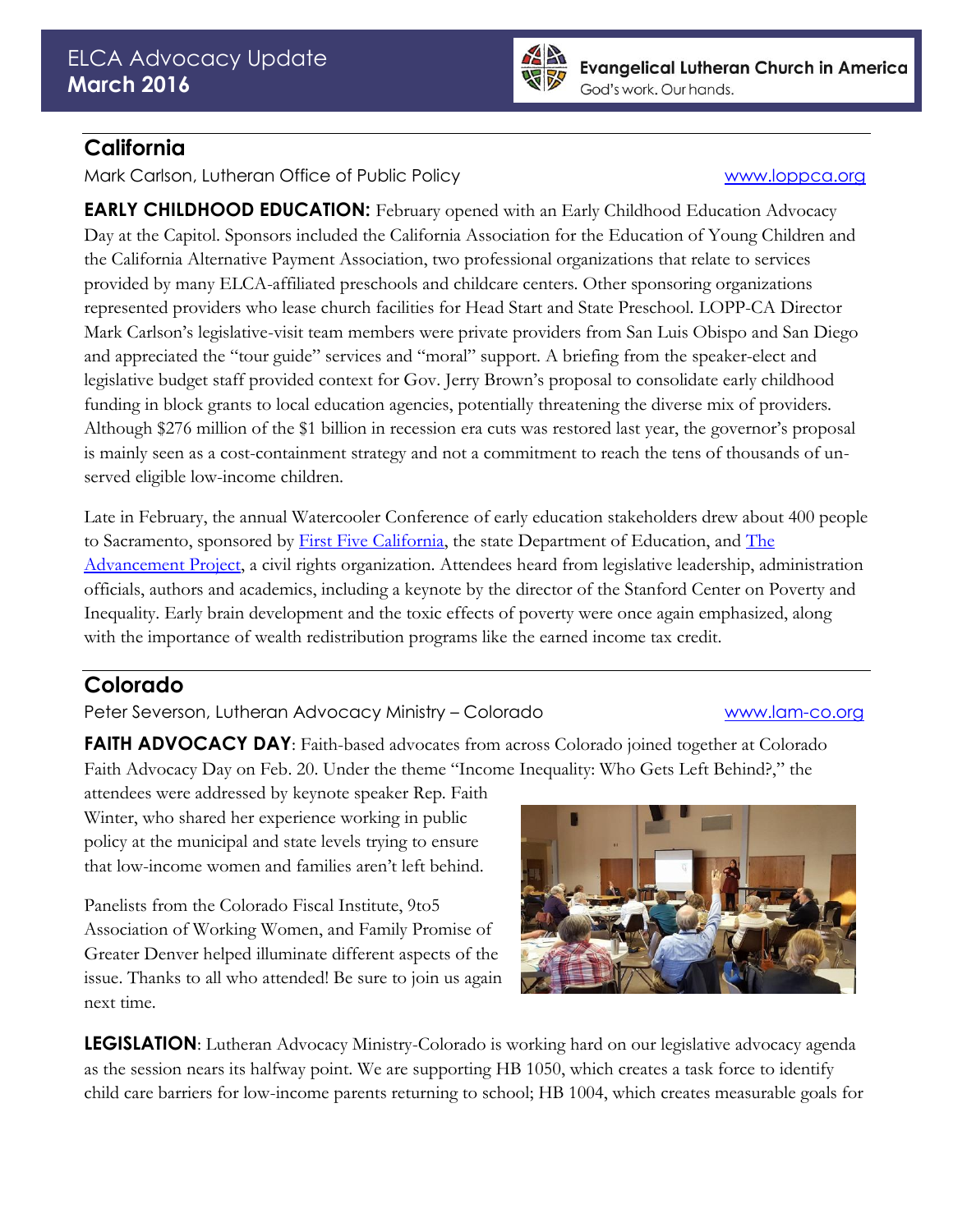

the state's climate action plan; HB 1227, which exempts teen parents and victims of abuse and violence from the requirement to pursue child support from non-custodial parents in order to receive child care assistance, and several other proposals yet to be introduced, including renewal of the state's low-income housing tax credit. LAM-CO testified with a broad coalition against SB 64, which would have removed the requirement for jury unanimity to impose the death penalty. The bill was defeated by a bipartisan vote.

## **Illinois**

Jennifer DeLeon, Lutheran Advocacy – Illinois [www.lutheranadvocacy.org](http://www.lutheranadvocacy.org/)

Lutheran Advocacy – Illinois closed in February. A message sent out to its network made the following announcement: Lutheran Social Services of Illinois (LSSI) has been put in the challenging position of responding to the extended state budget impasse and continuing to provide services to those in need. A plan was created to restructure services for the viability and continuation of the organization, resulting in the closure of more than 30 programs and the elimination of more than 750 positions. As a result of these closures, approximately 4,700 people will no longer receive services from LSSI.

One of the positions eliminated was Jennifer De Leon's, who was the LSSI director of government relations that included being the director of Lutheran Advocacy-Illinois, the ELCA's public policy office in Illinois. We want to thank Jennifer for the tireless work she did advocating for the most vulnerable in the state. She has been a powerful voice bridging the gap between legislators and the church for more than 11 years. Jennifer has been a true asset and blessing not only to LSSI, but to Lutheran Advocacy-Illinois. From this point forward, Lutheran Advocacy-Illinois will be disbanded. We encourage you to continue to reach out to your legislators and continue to advocate and pray for those whom Jesus called the least of these.

# **New Mexico**

Ruth Hoffman, Lutheran Advocacy Ministry – New Mexico [lutheranadvocacynm.org](file:///C:/Users/Patrick_Flaherty/AppData/Local/Microsoft/Windows/Temporary%20Internet%20Files/Content.Outlook/AppData/Local/Microsoft/Windows/Temporary%20Internet%20Files/Content.Outlook/AppData/Local/Microsoft/Windows/Temporary%20Internet%20Files/Tia_Upchurch-freelov.INNER/AppData/Local/Microsoft/AppData/Local/Microsoft/Windows/Temporary%20Internet%20Files/AppData/AppData/Local/Microsoft/Windows/Temporary%20Internet%20Files/Tia_Upchurch-freelov.INNER/AppData/Local/Andrew_Fuller/Documents/State%20Advocacy%20Newsletter/Advocacy%20Newsletter%20November%202014/lutheranadvocacynm.org)

On Feb. 4, Rocky Mountain Synod Bishop Jim Gonia hosted the LAM-NM Bishop's Legislative Luncheon and Issues Briefing. In the morning briefing, more than 100 advocates gathered to learn more about legislative issues, and about 140 attended the luncheon. Lutherans were joined by many ecumenical partners at both events.



The 2016 session of the Legislature is history. Sessions in even-numbered years are so-called "short sessions" in which the passing of the state budget is the main focus. As the price of oil continues to tumble, the budget passed and sent to the governor made cuts of more than \$100 million and used one-time funds to avoid deeper cuts. New Mexico is overly dependent on oil and natural gas revenue after slashing personal and corporate income taxes over the last 12 years. While Medicaid received about \$20 million in additional funding, the program was directed to take cost-containment actions, which could impact benefits and enrollment. LAM-NM was able to successfully advocate for a small increase in the state-funded SNAP supplement program for seniors and people with disabilities.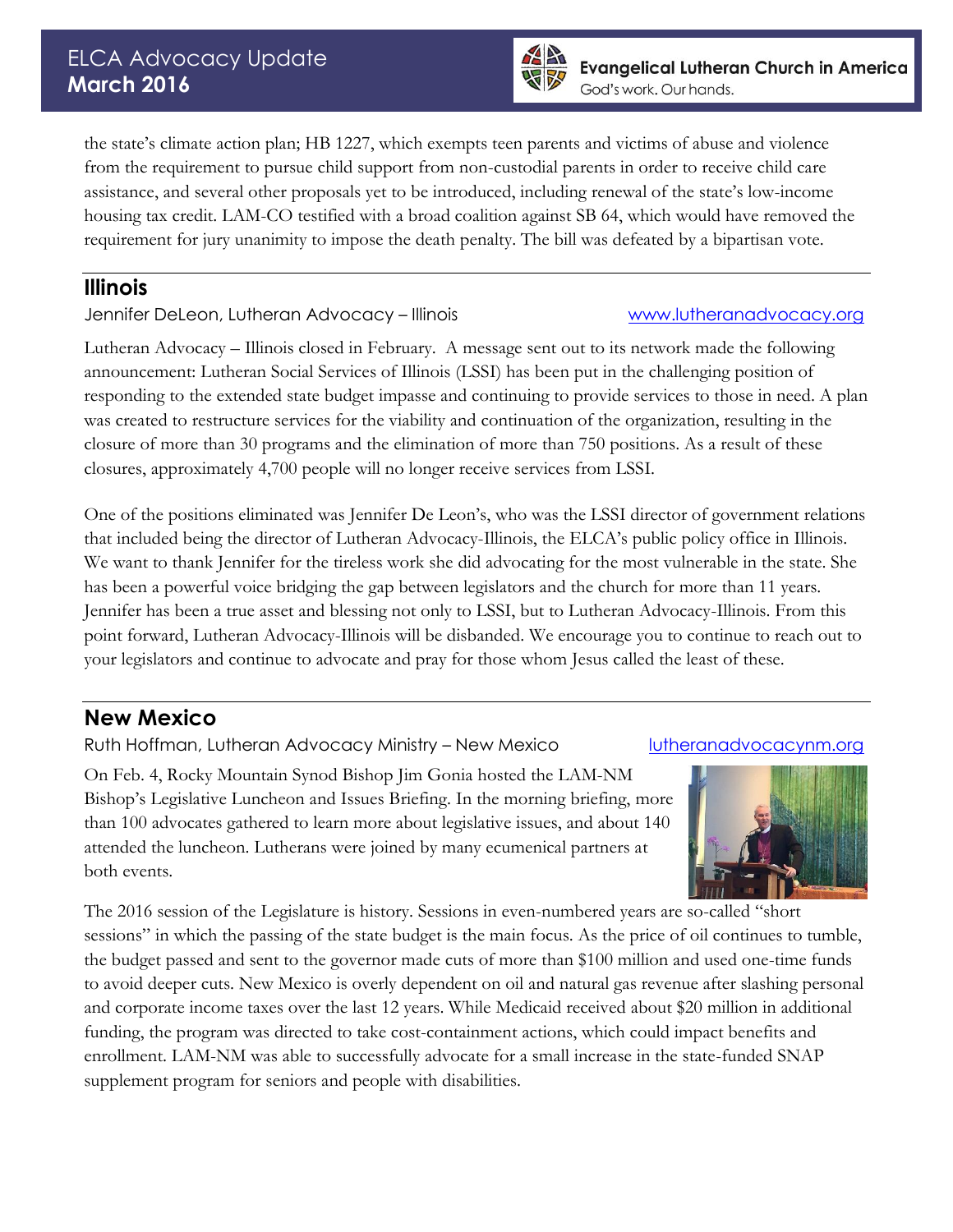## ELCA Advocacy Update **March 2016**



A constitutional amendment to reform the state bail system passed and will be on the general election ballot in November. LAM-NM particularly supported changing the state constitution so that non-dangerous defendants cannot be detained pre-trial because they can't post a bond. LAM-NM was also part of a coalition that successfully supported the passage of driver's license changes, which maintained the authorization for undocumented immigrants to retain and obtain driver's licenses.

# **Pennsylvania**

Tracey DePasquale, Interim Director[www.lutheranadvocacypa.org](http://www.lutheranadvocacypa.org/)



Eight months into a fiscal year with no budget and in the midst of a debate over ousting Pennsylvania's embattled attorney general, LAMPa and ecumenical partners offered ["Ashes to Go"](http://www.lutheranadvocacypa.org/ashes-to-go-at-capitol/) at the state Capitol. The prayer and marking of the start of Lent was met with gratitude, even by those who did not receive. See coverage [here](http://fox43.com/2016/02/10/ashes-to-go-sets-up-at-the-capitol/) and [here.](http://local21news.com/news/local/faith-leaders-provide-ashes-to-go-at-capitol)

On Feb. 17, Interim Director Tracey DePasquale and Alaide Vilchis Ibarra of the D.C. office taught a class of first-year field education students at Lutheran Theological Seminary at Gettysburg about advocacy in the ELCA.

On Feb. 22, Tracey accompanied Lutherans from the West Berks Mission District and LIRS at a rally to protest the continued operation of the Berks County Family Detention Center, whose state license had expired the day before. The facility houses undocumented immigrant families. She also

participated in environmental advocacy training with PA-Interfaith Power and Light held at the Northeast Pennsylvania Synod offices.

On Feb. 23, Tracey accompanied Joyce Ray, Lower Susquehanna Synod Women of the ELCA president, to meet with Senate Judiciary Committee Chair Stewart Greenleaf about Safe Harbor legislation.

Registration has opened for Lutheran Days in the Capita[l:](http://www.lutheranadvocacypa.org/register-now-for-lutheran-day-2016/)



"Stirring the Waters – [Faith, Science and Action!"](http://www.lutheranadvocacypa.org/register-now-for-lutheran-day-2016/) The event is part of the Gettysburg seminary's Spring Academy Week and features advocacy training and celebration, an [ELCA Glocal event](http://glocal.cvent.com/events/stirring-the-waters-faith-creation-and-advocacy/event-summary-1c086db2491e43798c38f8e504181d44.aspx) in the Capitol Rotunda, and a canoe trip guided by the secretary of the state Department of Conservation and Natural Resources.

# **Virginia**

Kim Bobo, Virginia Interfaith Center for Public Policy [www.virginiainterfaithcenter.org](http://www.virginiainterfaithcenter.org/) Neill Caldwell, Communications Director

The Virginia Interfaith Center for Public Policy and the Virginia Consumer Voices for Healthcare cosponsored a press conference on Feb. 17 at the General Assembly Building in Richmond, featuring several faith leaders who had signed a letter to the legislators asking them to close the Medicaid coverage gap. They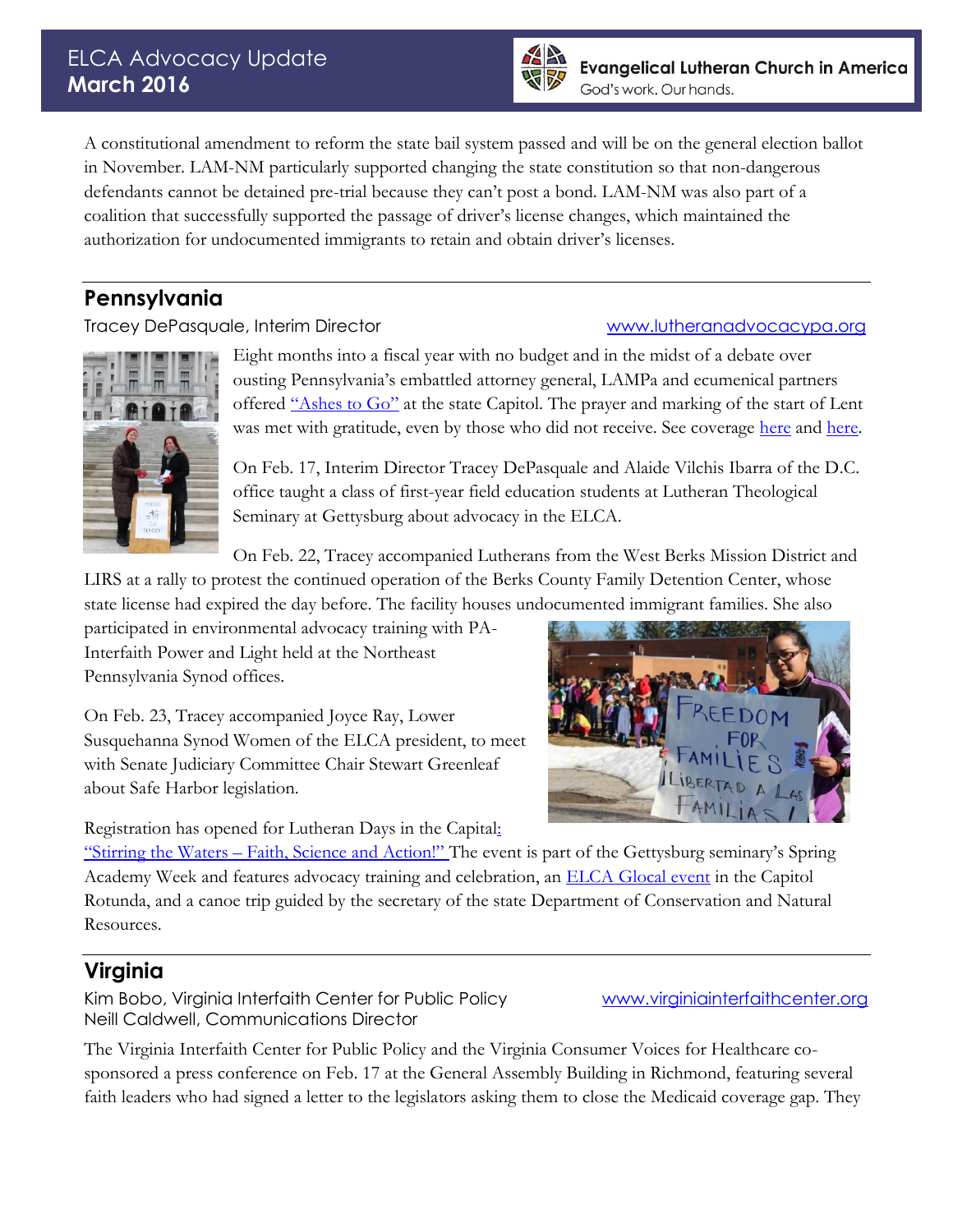

were only a representation of the nearly 300 religious leaders who signed the letter. "How is it that living in this great and blessed commonwealth of ours, Virginia, that in the midst of all of this greatness, we are giving consensus to allowing more and more of our citizens to fall into vulnerability?" said Imad Damaj, founder of the Virginia Muslim Coalition for Public Affairs.

An estimated 400,000 Virginians fell into an insurance coverage gap created when the state did not expand Medicaid as the Affordable Care Act intended. A 2012 ruling from the U.S. Supreme Court made Medicaid expansion optional for states. Advocates say the lack of Medicaid expansion has left some of the most vulnerable people out of luck when it comes to health insurance coverage, as they are not poor enough to qualify for Medicaid and they don't earn enough to qualify for subsidies to buy insurance on the health insurance exchanges. Virginia's Republican-controlled House and Senate have rebuffed attempts by Gov. Terry McAuliffe to expand Medicaid. The House of Delegates instead has offered additional funding to free clinics around the state. "Funding for more clinics is a woefully inadequate response" to the crisis, Kim Bobo, the new executive director of the Virginia Interfaith Center for Public Policy, said in response.

## **Washington**

Paul Benz, Faith Action Network [www.fanwa.org](http://www.fanwa.org/)

Our Legislature's 60-day session began on Jan. 11 and will be over soon; the last day is March 10. Three weeks ago, Faith Action Network (FAN) gathered 270 advocates together from 39 of our 49 legislative districts for Interfaith Advocacy Day, during which advocates attended 108 meetings with legislators or their staff.



Some of FAN's key bills that are still alive include:

- Breakfast After the Bell, which increases access to breakfast for kids from economically disadvantaged households.
- The Voting Rights Act, which will address disenfranchisement within communities of color caused by broken election systems and will allow jurisdictions to find solutions that work for that community.
- The Use of Deadly Force Task Force will bring recommendations for better police-community standards.
- School vouchers for homeless youth.

FAN coordinated a meeting of religious leaders with the

governor, where a main topic was about the divisiveness between parties in the Legislature. Afterward, the group issued a **statement** on the need for civility in the political process.